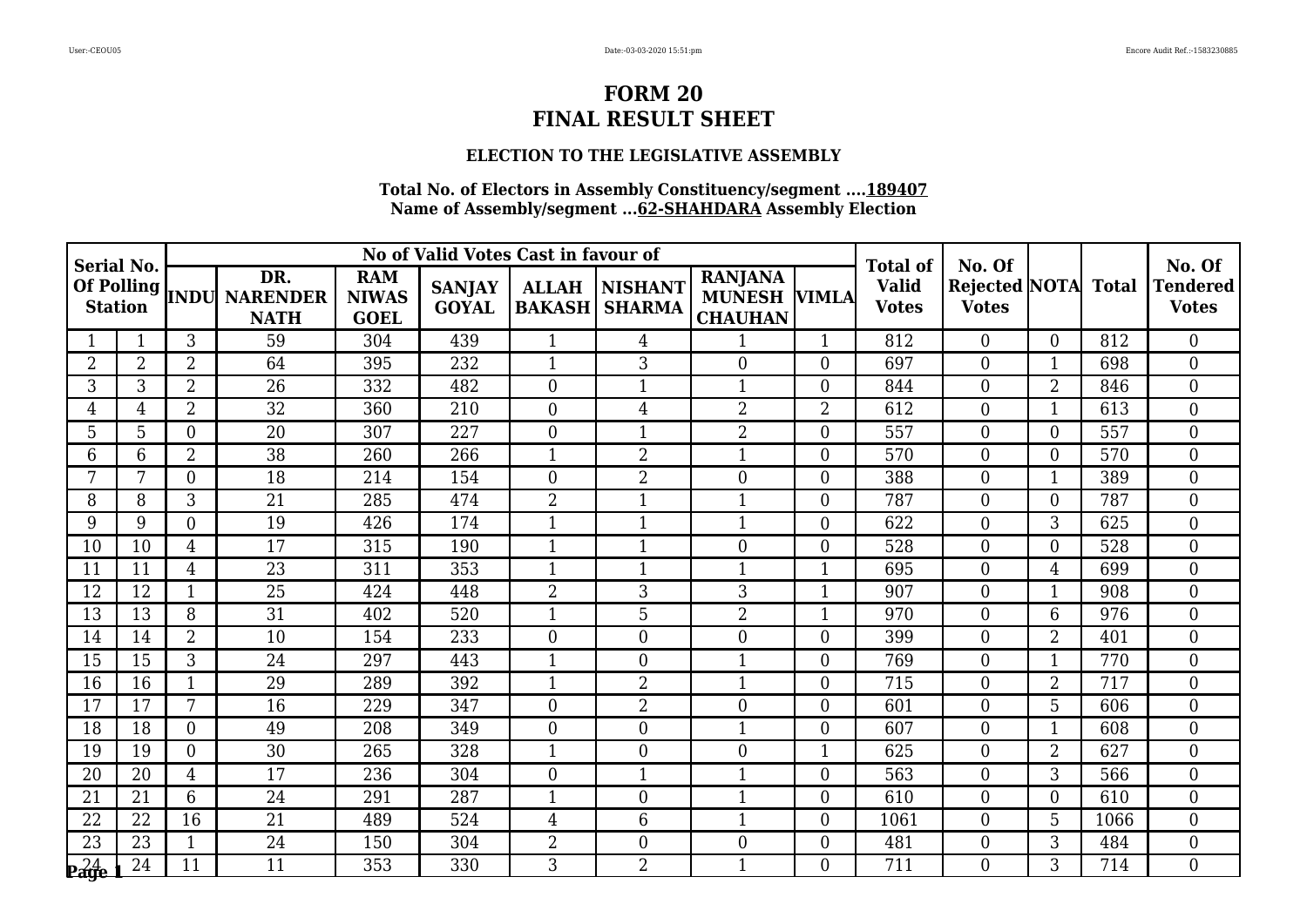# **ELECTION TO THE LEGISLATIVE ASSEMBLY**

| <b>Serial No.</b>                |                 |                 |                                                 |                                           | No of Valid Votes Cast in favour of |                               |                                 |                                                         |                  | <b>Total of</b>              | No. Of                                     |                |     | No. Of                          |
|----------------------------------|-----------------|-----------------|-------------------------------------------------|-------------------------------------------|-------------------------------------|-------------------------------|---------------------------------|---------------------------------------------------------|------------------|------------------------------|--------------------------------------------|----------------|-----|---------------------------------|
|                                  |                 |                 | DR.<br>Of Polling  INDU NARENDER<br><b>NATH</b> | <b>RAM</b><br><b>NIWAS</b><br><b>GOEL</b> | <b>SANJAY</b><br><b>GOYAL</b>       | <b>ALLAH</b><br><b>BAKASH</b> | <b>NISHANT</b><br><b>SHARMA</b> | <b>RANJANA</b><br><b>MUNESH VIMLA</b><br><b>CHAUHAN</b> |                  | <b>Valid</b><br><b>Votes</b> | <b>Rejected NOTA</b> Total<br><b>Votes</b> |                |     | <b>Tendered</b><br><b>Votes</b> |
| 25                               | 25              | 13              | 23                                              | 315                                       | 235                                 | $\mathbf{1}$                  | $\overline{0}$                  | $\overline{2}$                                          | $\overline{0}$   | 589                          | $\overline{0}$                             | $\overline{2}$ | 591 | $\overline{0}$                  |
| 26                               | 26              | 7               | 14                                              | 319                                       | 298                                 | $\Omega$                      | $\mathbf{1}$                    | $\Omega$                                                | $\overline{0}$   | 639                          | $\overline{0}$                             | $\overline{4}$ | 643 | $\overline{0}$                  |
| 27                               | 27              | 6               | 9                                               | 144                                       | 383                                 | $\Omega$                      | $\theta$                        | $\overline{0}$                                          | $\overline{0}$   | 542                          | $\overline{0}$                             |                | 543 | $\overline{0}$                  |
| 28                               | 28              | 3               | $\overline{29}$                                 | 252                                       | 359                                 | $\Omega$                      | $\overline{0}$                  | $\mathbf{1}$                                            | $\overline{0}$   | 644                          | $\overline{0}$                             | 3              | 647 | $\overline{0}$                  |
| 29                               | 29              | $\Omega$        | 40                                              | 264                                       | 390                                 | $\mathbf{1}$                  | $\overline{2}$                  | $\theta$                                                | $\overline{0}$   | 697                          | $\overline{0}$                             | $\overline{2}$ | 699 | $\mathbf{0}$                    |
| 30                               | 30              | $\Omega$        | 14                                              | 236                                       | 295                                 | $\Omega$                      | 4                               | $\overline{0}$                                          | $\mathbf{1}$     | 550                          | $\overline{0}$                             | 5              | 555 | $\mathbf{1}$                    |
| 31                               | 31              | 3               | 9                                               | 187                                       | 247                                 | $\overline{0}$                | $\overline{2}$                  | $\overline{0}$                                          | $\mathbf{1}$     | 449                          | $\overline{0}$                             | $\Omega$       | 449 | $\overline{0}$                  |
| 32                               | 32              | 10              | 16                                              | 419                                       | 301                                 | $\overline{2}$                | 5                               | $\overline{2}$                                          | $\overline{0}$   | 755                          | $\overline{0}$                             | $\overline{2}$ | 757 | $\overline{0}$                  |
| 33                               | $\overline{33}$ | $\overline{12}$ | $\overline{8}$                                  | 278                                       | 353                                 |                               | $\overline{3}$                  | $\overline{0}$                                          | $\boldsymbol{0}$ | 655                          | $\overline{0}$                             | $\overline{2}$ | 657 | $\overline{0}$                  |
| 34                               | 34              | 35              | $\overline{27}$                                 | 378                                       | 169                                 | $\overline{2}$                | $\mathbf{1}$                    | $\overline{2}$                                          | $\mathbf{1}$     | 615                          | $\overline{0}$                             | 3              | 618 | $\theta$                        |
| 35                               | 35              | 47              | 22                                              | 491                                       | 291                                 | 3                             | $\overline{2}$                  | $\mathbf 1$                                             |                  | 858                          | $\overline{0}$                             | $\overline{2}$ | 860 | $\overline{0}$                  |
| 36                               | 36              | 28              | 18                                              | 362                                       | 378                                 | $\Omega$                      | 3                               | 3                                                       | $\boldsymbol{0}$ | 792                          | $\overline{0}$                             |                | 793 | $\overline{0}$                  |
| 37                               | 37              | $\Omega$        | 40                                              | 365                                       | 232                                 | $\overline{2}$                | $\theta$                        | 5                                                       | $\overline{0}$   | 644                          | $\overline{0}$                             | 3              | 647 | $\overline{0}$                  |
| 38                               | 38              | $\overline{2}$  | 22                                              | 229                                       | 273                                 | $\Omega$                      | $\mathbf{1}$                    | $\overline{0}$                                          | $\boldsymbol{0}$ | 527                          | $\overline{0}$                             | 8              | 535 | $\overline{0}$                  |
| 39                               | 39              | 5               | 24                                              | 421                                       | 493                                 | 3                             | 5                               | 3                                                       |                  | 955                          | $\overline{0}$                             | 3              | 958 | $\overline{0}$                  |
| 40                               | 40              | 1               | 11                                              | 173                                       | 270                                 | $\Omega$                      | $\overline{2}$                  | $\Omega$                                                | 18               | 475                          | $\overline{0}$                             | $\overline{2}$ | 477 | $\overline{0}$                  |
| 41                               | 41              | $\overline{2}$  | 20                                              | 194                                       | 335                                 | 1                             | $\mathbf{1}$                    | $\mathbf{1}$                                            |                  | 555                          | $\overline{0}$                             | $\mathbf{1}$   | 556 | $\overline{0}$                  |
| 42                               | 42              | 3               | $\overline{22}$                                 | 284                                       | 598                                 | $\Omega$                      | 3                               | $\overline{0}$                                          | $\mathbf{1}$     | 911                          | $\theta$                                   | 4              | 915 | $\theta$                        |
| 43                               | 43              |                 | 19                                              | 250                                       | 280                                 | 1                             | 1                               | $\overline{0}$                                          | $\boldsymbol{0}$ | 552                          | $\overline{0}$                             | $\Omega$       | 552 | $\overline{0}$                  |
| 44                               | 44              | $\overline{2}$  | 95                                              | 584                                       | 269                                 | $\overline{2}$                | $\overline{0}$                  | $\overline{2}$                                          |                  | 955                          | $\overline{0}$                             | $\overline{2}$ | 957 | $\overline{0}$                  |
| 45                               | 45              | $\mathbf{1}$    | 20                                              | 255                                       | 75                                  | $\Omega$                      | $\mathbf{1}$                    | $\overline{0}$                                          | $\overline{0}$   | 352                          | $\mathbf{0}$                               | $\overline{0}$ | 352 | $\overline{0}$                  |
| 46                               | 46              | 6               | 27                                              | 376                                       | 414                                 | 4                             | $\overline{2}$                  | $\overline{0}$                                          | $\boldsymbol{0}$ | 829                          | $\overline{0}$                             | 6              | 835 | $\overline{0}$                  |
| 47                               | 47              | 3               | $\overline{31}$                                 | 283                                       | 481                                 | $\overline{0}$                | $\overline{2}$                  | $\overline{0}$                                          | $\overline{0}$   | 800                          | $\overline{0}$                             | $\mathbf{1}$   | 801 | $\overline{0}$                  |
| $\mathbf{p}_{\mathbf{age}}^{48}$ | 48              | 0               | 15                                              | 147                                       | 319                                 | $\overline{2}$                | 3                               | $\Omega$                                                | $\mathbf{1}$     | 487                          | $\Omega$                                   | $\mathbf{1}$   | 488 | $\theta$                        |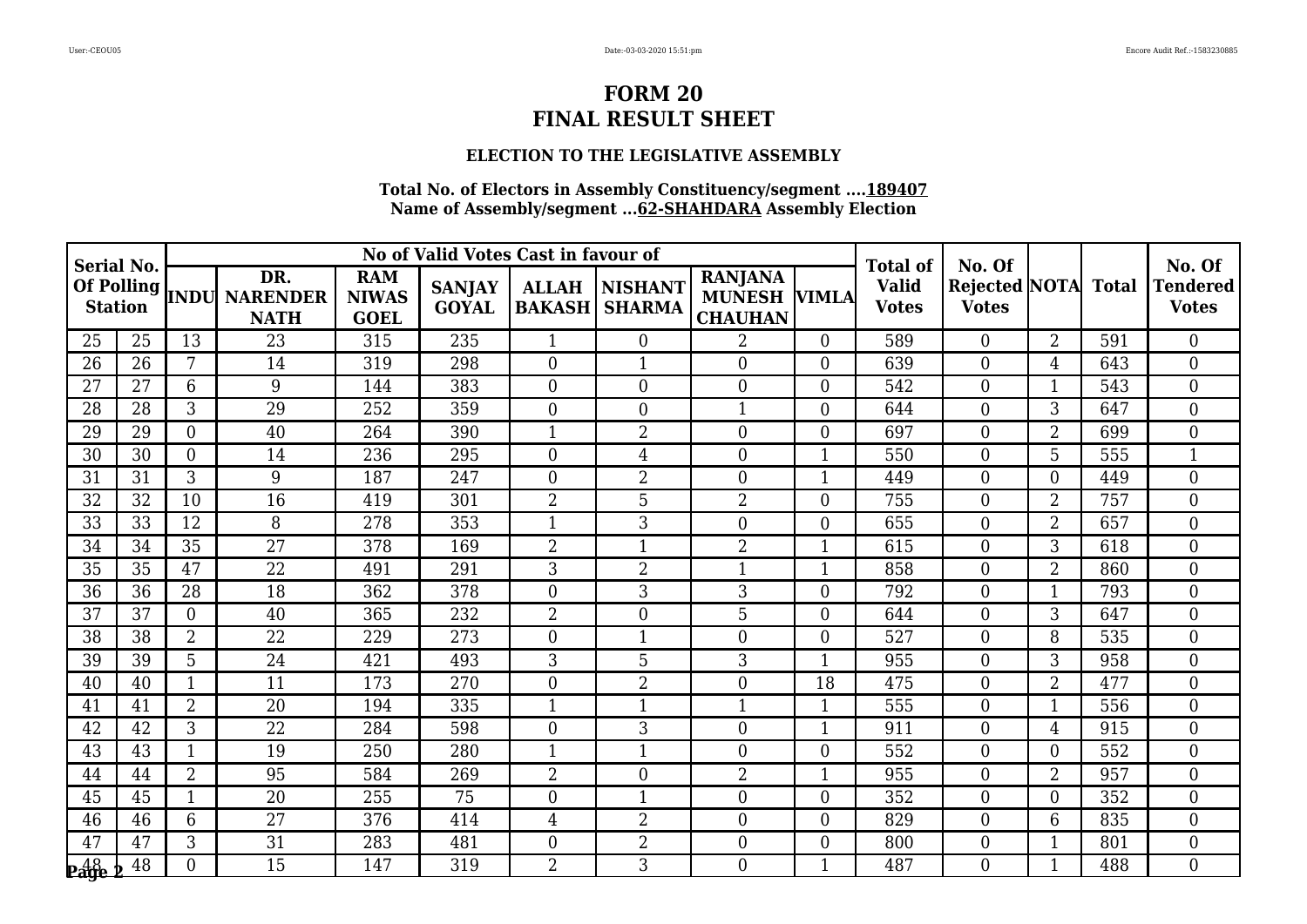# **ELECTION TO THE LEGISLATIVE ASSEMBLY**

| <b>Serial No.</b> |    |                |                                                 |                                           | No of Valid Votes Cast in favour of |                               |                                 |                                                         |                  | <b>Total of</b>              | No. Of                                     |                |     | No. Of                          |
|-------------------|----|----------------|-------------------------------------------------|-------------------------------------------|-------------------------------------|-------------------------------|---------------------------------|---------------------------------------------------------|------------------|------------------------------|--------------------------------------------|----------------|-----|---------------------------------|
|                   |    |                | DR.<br>Of Polling  INDU NARENDER<br><b>NATH</b> | <b>RAM</b><br><b>NIWAS</b><br><b>GOEL</b> | <b>SANJAY</b><br><b>GOYAL</b>       | <b>ALLAH</b><br><b>BAKASH</b> | <b>NISHANT</b><br><b>SHARMA</b> | <b>RANJANA</b><br><b>MUNESH VIMLA</b><br><b>CHAUHAN</b> |                  | <b>Valid</b><br><b>Votes</b> | <b>Rejected NOTA</b> Total<br><b>Votes</b> |                |     | <b>Tendered</b><br><b>Votes</b> |
| 49                | 49 | 5              | 22                                              | 212                                       | 279                                 | $\overline{2}$                | $\overline{0}$                  | $\overline{0}$                                          | $\overline{0}$   | 520                          | $\overline{0}$                             | 3              | 523 | $\overline{0}$                  |
| 50                | 50 | 3              | 63                                              | 369                                       | 461                                 | $\overline{0}$                | $\mathbf{1}$                    | $\Omega$                                                | $\mathbf{1}$     | 898                          | $\theta$                                   | 6              | 904 | $\theta$                        |
| 51                | 51 | $\mathbf{1}$   | 20                                              | 263                                       | 402                                 | $\overline{2}$                | $\mathbf{1}$                    | $\overline{0}$                                          | $\overline{0}$   | 689                          | $\overline{0}$                             | 3              | 692 | $\overline{0}$                  |
| 52                | 52 |                | $\overline{51}$                                 | 429                                       | 342                                 | $\Omega$                      | $\overline{4}$                  | $\overline{2}$                                          | $\overline{0}$   | 829                          | $\overline{0}$                             | $\overline{2}$ | 831 | $\overline{0}$                  |
| 53                | 53 | $\overline{2}$ | 32                                              | 337                                       | 395                                 | $\mathbf{1}$                  | 3                               | $\overline{2}$                                          | $\overline{2}$   | 774                          | $\overline{0}$                             | 3              | 777 | 1                               |
| 54                | 54 | $\mathbf{1}$   | 17                                              | 208                                       | 249                                 | $\Omega$                      | 1                               | $\mathbf{1}$                                            | $\boldsymbol{0}$ | 477                          | $\overline{0}$                             | $\mathbf{1}$   | 478 | $\boldsymbol{0}$                |
| 55                | 55 | 7              | 24                                              | 640                                       | 212                                 | 1                             | 11                              | $\overline{4}$                                          | $\boldsymbol{0}$ | 899                          | $\overline{0}$                             | 3              | 902 | $\overline{0}$                  |
| 56                | 56 | 14             | 29                                              | 331                                       | 364                                 | $\overline{0}$                | 1                               | $\overline{0}$                                          | $\overline{0}$   | 739                          | $\overline{0}$                             |                | 740 | $\overline{0}$                  |
| 57                | 57 |                | $\overline{28}$                                 | 202                                       | 106                                 | $\Omega$                      | 1                               | $\overline{0}$                                          |                  | 339                          | $\overline{0}$                             | $\theta$       | 339 | $\overline{0}$                  |
| 58                | 58 | 3              | $\overline{33}$                                 | 514                                       | 215                                 | 3                             | 8                               | 3                                                       | $\overline{2}$   | 781                          | $\overline{0}$                             | $\overline{2}$ | 783 | $\theta$                        |
| 59                | 59 | 3              | 31                                              | 371                                       | 419                                 | $\Omega$                      | $\overline{0}$                  | 1                                                       |                  | 826                          | $\overline{0}$                             | 4              | 830 | $\overline{0}$                  |
| 60                | 60 | 27             | 23                                              | 654                                       | 144                                 | $\Omega$                      | $\overline{4}$                  | $\overline{2}$                                          | $\boldsymbol{0}$ | 854                          | $\overline{0}$                             |                | 855 | $\overline{0}$                  |
| 61                | 61 | 14             | 24                                              | 668                                       | 172                                 | $\Omega$                      | 6                               | $\overline{2}$                                          | $\overline{0}$   | 886                          | $\overline{0}$                             | $\overline{2}$ | 888 | $\overline{0}$                  |
| 62                | 62 | 14             | 18                                              | 700                                       | 176                                 | $\overline{2}$                | 3                               |                                                         | $\boldsymbol{0}$ | 914                          | $\overline{0}$                             | $\Omega$       | 914 | $\overline{0}$                  |
| 63                | 63 | 7              | 22                                              | 311                                       | 481                                 | $\overline{2}$                | 6                               | $\overline{2}$                                          | $\overline{0}$   | 831                          | $\overline{0}$                             | 3              | 834 | $\overline{0}$                  |
| 64                | 64 | $\Omega$       | 17                                              | 347                                       | 481                                 | 3                             | $\mathbf{1}$                    | $\Omega$                                                | $\overline{0}$   | 849                          | $\overline{0}$                             | $\mathbf 1$    | 850 | $\overline{0}$                  |
| 65                | 65 | $\overline{4}$ | 6                                               | 105                                       | 124                                 | $\Omega$                      | $\mathbf{1}$                    | $\overline{0}$                                          | $\overline{0}$   | 240                          | $\overline{0}$                             | $\mathbf{1}$   | 241 | $\overline{0}$                  |
| 66                | 66 | $\overline{2}$ | $\overline{29}$                                 | 332                                       | 475                                 | $\Omega$                      | 3                               | $\overline{2}$                                          | $\overline{0}$   | 843                          | $\theta$                                   | $\mathbf 1$    | 844 | $\theta$                        |
| 67                | 67 | 5              | 22                                              | 301                                       | 278                                 | $\overline{2}$                | 1                               |                                                         | $\boldsymbol{0}$ | 610                          | $\overline{0}$                             |                | 611 | $\overline{0}$                  |
| 68                | 68 | $\overline{2}$ | 23                                              | 281                                       | 218                                 | $\overline{2}$                | 1                               | $\overline{0}$                                          | $\boldsymbol{0}$ | 527                          | $\overline{0}$                             | $\overline{2}$ | 529 | $\overline{0}$                  |
| 69                | 69 | $\mathbf{1}$   | 23                                              | 260                                       | 423                                 | $\Omega$                      | $\overline{2}$                  | $\mathbf{1}$                                            | $\overline{0}$   | 710                          | $\mathbf{0}$                               | $\overline{2}$ | 712 | $\overline{0}$                  |
| 70                | 70 | $\overline{0}$ | 13                                              | 148                                       | 326                                 | $\overline{0}$                | $\overline{0}$                  | $\overline{0}$                                          | $\boldsymbol{0}$ | 487                          | $\overline{0}$                             | $\overline{2}$ | 489 | $\overline{0}$                  |
| 71                | 71 | 3              | 41                                              | 287                                       | 597                                 | $\mathbf{1}$                  | $\mathbf{1}$                    | $\mathbf{1}$                                            | $\boldsymbol{0}$ | 931                          | $\overline{0}$                             | $\overline{2}$ | 933 | $\overline{0}$                  |
| $\mathbf{p}$ age  | 72 | 3              | 33                                              | 465                                       | 270                                 | 3                             | $\overline{2}$                  | 2                                                       | $\Omega$         | 778                          | $\Omega$                                   | $\overline{2}$ | 780 | $\theta$                        |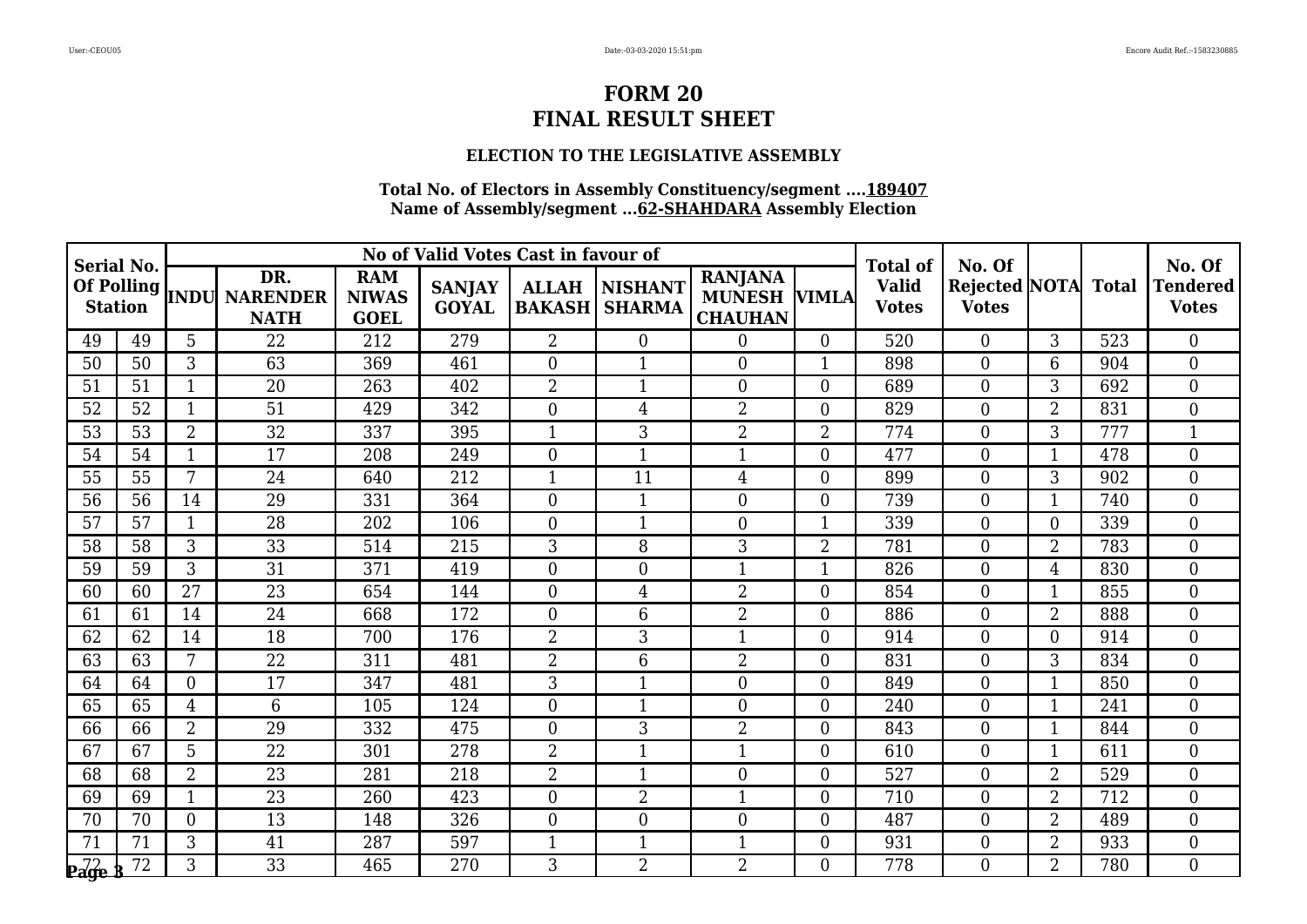# **ELECTION TO THE LEGISLATIVE ASSEMBLY**

| <b>Serial No.</b> |    |                |                                                 |                                           | No of Valid Votes Cast in favour of |                               |                                 |                                                         |                  | <b>Total of</b>              | No. Of                                     |                |      | No. Of                          |
|-------------------|----|----------------|-------------------------------------------------|-------------------------------------------|-------------------------------------|-------------------------------|---------------------------------|---------------------------------------------------------|------------------|------------------------------|--------------------------------------------|----------------|------|---------------------------------|
|                   |    |                | DR.<br>Of Polling  INDU NARENDER<br><b>NATH</b> | <b>RAM</b><br><b>NIWAS</b><br><b>GOEL</b> | <b>SANJAY</b><br><b>GOYAL</b>       | <b>ALLAH</b><br><b>BAKASH</b> | <b>NISHANT</b><br><b>SHARMA</b> | <b>RANJANA</b><br><b>MUNESH VIMLA</b><br><b>CHAUHAN</b> |                  | <b>Valid</b><br><b>Votes</b> | <b>Rejected NOTA</b> Total<br><b>Votes</b> |                |      | <b>Tendered</b><br><b>Votes</b> |
| 73                | 73 | 3              | 13                                              | 243                                       | 236                                 | $\overline{2}$                | $\overline{2}$                  | $\mathbf{1}$                                            | $\overline{0}$   | 500                          | $\overline{0}$                             | $\Omega$       | 500  | $\overline{0}$                  |
| 74                | 74 | $\Omega$       | 29                                              | 301                                       | 249                                 | 1                             | 3                               | $\mathbf{1}$                                            | $\overline{0}$   | 584                          | $\overline{0}$                             | $\overline{0}$ | 584  | $\theta$                        |
| 75                | 75 | $\Omega$       | 18                                              | 151                                       | 200                                 | $\Omega$                      | $\overline{2}$                  |                                                         | $\overline{0}$   | 372                          | $\overline{0}$                             |                | 373  | $\overline{0}$                  |
| 76                | 76 | 4              | $\overline{20}$                                 | 422                                       | 335                                 | $\overline{2}$                | 3                               | 3                                                       | $\overline{0}$   | 789                          | $\overline{0}$                             | 4              | 793  | $\overline{0}$                  |
| 77                | 77 | $\Omega$       | 25                                              | 187                                       | 411                                 | $\Omega$                      | 1                               | $\overline{2}$                                          | $\overline{0}$   | 626                          | $\overline{0}$                             | 3              | 629  | $\overline{0}$                  |
| 78                | 78 | $\mathbf{1}$   | 32                                              | 316                                       | 504                                 | 1                             | $\overline{2}$                  | $\mathbf{1}$                                            | $\boldsymbol{0}$ | 857                          | $\overline{0}$                             | 6              | 863  | $\boldsymbol{0}$                |
| 79                | 79 | $\overline{2}$ | 18                                              | 247                                       | 534                                 | 3                             | $\overline{2}$                  | $\overline{0}$                                          | $\boldsymbol{0}$ | 806                          | $\mathbf{0}$                               | 3              | 809  | $\overline{0}$                  |
| 80                | 80 | $\overline{2}$ | 11                                              | 260                                       | 548                                 | $\Omega$                      | $\overline{2}$                  | $\overline{0}$                                          | $\overline{0}$   | 823                          | $\overline{0}$                             | 3              | 826  | $\overline{0}$                  |
| 81                | 81 | $\overline{4}$ | $\overline{26}$                                 | 449                                       | 430                                 | $\overline{2}$                | $\overline{2}$                  | 3                                                       | $\boldsymbol{0}$ | 916                          | $\mathbf{0}$                               | $\overline{3}$ | 919  | $\overline{0}$                  |
| 82                | 82 | $\Omega$       | 21                                              | 376                                       | 343                                 | 1                             | $\overline{2}$                  | $\Omega$                                                | $\overline{0}$   | 743                          | $\overline{0}$                             | $\overline{2}$ | 745  | $\theta$                        |
| 83                | 83 | $\Omega$       | 14                                              | 430                                       | 345                                 | 1                             | $\mathbf{1}$                    | 3                                                       | $\mathbf 1$      | 795                          | $\overline{0}$                             | $\Omega$       | 795  | $\overline{0}$                  |
| 84                | 84 | $\overline{2}$ | 14                                              | 282                                       | 299                                 | $\Omega$                      | $\mathbf{1}$                    | $\overline{0}$                                          | $\boldsymbol{0}$ | 598                          | $\overline{0}$                             | $\overline{4}$ | 602  | $\overline{0}$                  |
| 85                | 85 | $\Omega$       | 11                                              | 270                                       | 263                                 | $\theta$                      | 1                               | $\theta$                                                | $\overline{0}$   | 545                          | $\overline{0}$                             | $\Omega$       | 545  | $\overline{0}$                  |
| 86                | 86 | $\overline{2}$ | 30                                              | 378                                       | 477                                 | $\Omega$                      | 4                               | $\overline{0}$                                          | $\boldsymbol{0}$ | 891                          | $\overline{0}$                             | 3              | 894  | $\overline{0}$                  |
| 87                | 87 | $\overline{2}$ | 24                                              | 427                                       | 535                                 | $\overline{4}$                | 1                               |                                                         |                  | 995                          | $\overline{0}$                             | $\overline{2}$ | 997  | $\overline{0}$                  |
| 88                | 88 | 1              | 15                                              | 478                                       | 513                                 | 1                             | 4                               | 3                                                       | $\overline{0}$   | 1015                         | $\overline{0}$                             | $\overline{2}$ | 1017 | $\mathbf{1}$                    |
| 89                | 89 | 1              | 12                                              | 429                                       | 206                                 | 1                             | $\mathbf{1}$                    | $\overline{0}$                                          | $\overline{0}$   | 650                          | $\overline{0}$                             | $\Omega$       | 650  | $\overline{0}$                  |
| 90                | 90 | $\mathbf{1}$   | 18                                              | 311                                       | 181                                 | $\Omega$                      | $\overline{2}$                  | $\overline{0}$                                          | $\overline{0}$   | 513                          | $\theta$                                   | $\mathbf 1$    | 514  | $\theta$                        |
| 91                | 91 | $\overline{2}$ | 23                                              | 289                                       | 249                                 | $\overline{2}$                | $\overline{2}$                  | $\overline{0}$                                          | $\boldsymbol{0}$ | 567                          | $\overline{0}$                             | $\overline{2}$ | 569  | $\overline{0}$                  |
| 92                | 92 | $\mathbf{1}$   | 19                                              | 310                                       | 157                                 | 1                             | 3                               | $\overline{2}$                                          | $\overline{2}$   | 495                          | $\mathbf{0}$                               | $\mathbf 1$    | 496  | $\overline{0}$                  |
| 93                | 93 | $\mathbf{1}$   | 16                                              | 278                                       | 219                                 | $\Omega$                      | $\overline{0}$                  | $\overline{0}$                                          | $\overline{0}$   | 514                          | $\mathbf{0}$                               | $\overline{2}$ | 516  | $\overline{0}$                  |
| 94                | 94 | 4              | 10                                              | 233                                       | 223                                 | $\Omega$                      | $\overline{0}$                  |                                                         | $\boldsymbol{0}$ | 471                          | $\overline{0}$                             |                | 472  | $\overline{0}$                  |
| 95                | 95 | $\Omega$       | 22                                              | 348                                       | 423                                 | $\overline{2}$                | 7                               | $\mathbf{1}$                                            | 1                | 804                          | $\overline{0}$                             | $\Omega$       | 804  | $\overline{0}$                  |
| <b>Page</b>       | 96 |                | 28                                              | 420                                       | 434                                 | 3                             | $\mathbf{1}$                    | $\Omega$                                                | $\Omega$         | 887                          | $\Omega$                                   | $\mathcal{S}$  | 890  | $\theta$                        |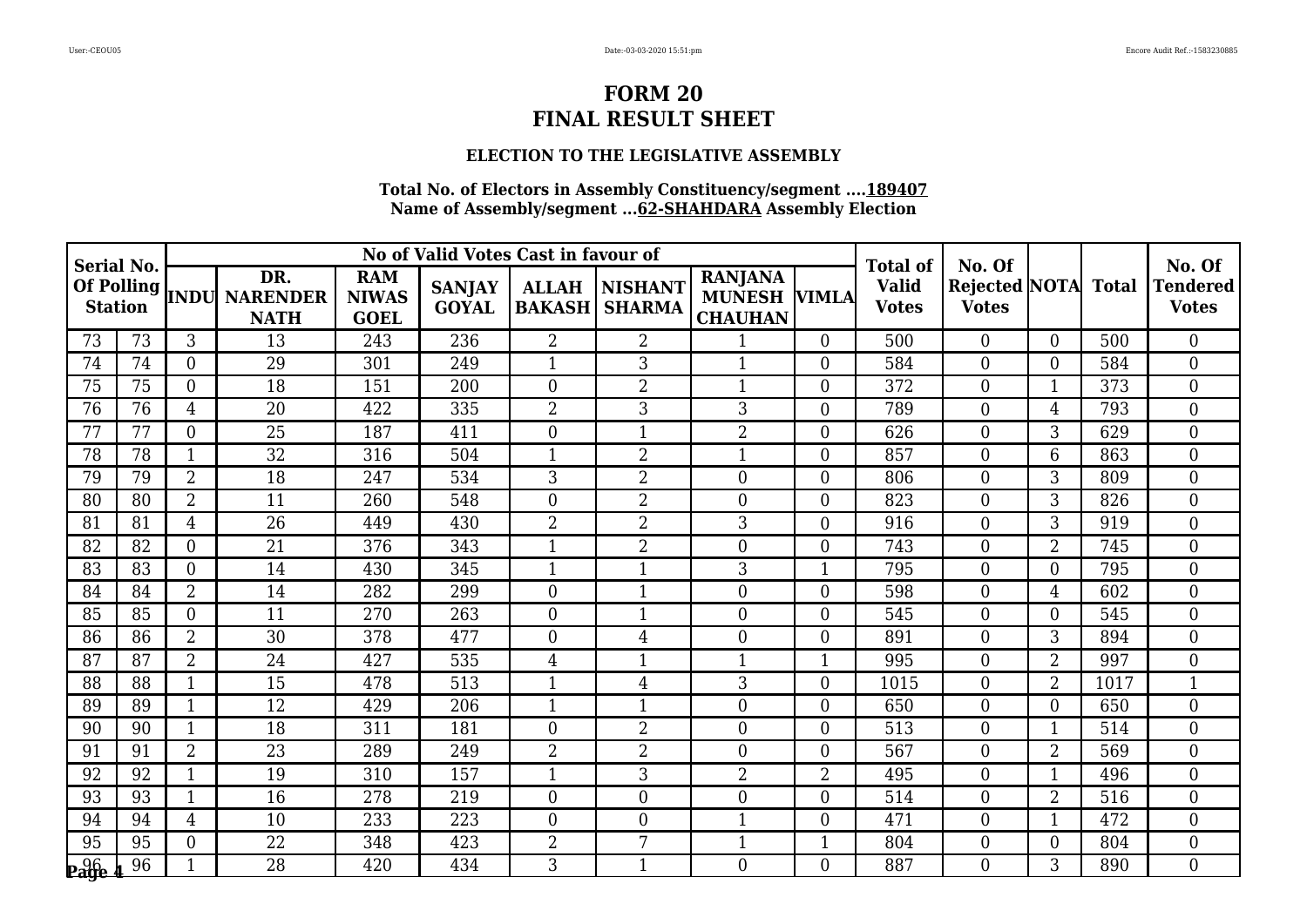# **ELECTION TO THE LEGISLATIVE ASSEMBLY**

| <b>Serial No.</b>                           |     |                |                                            |                                           | No of Valid Votes Cast in favour of |                               |                                 |                                                         |                | <b>Total of</b>              | No. Of                                     |                |     | No. Of                          |
|---------------------------------------------|-----|----------------|--------------------------------------------|-------------------------------------------|-------------------------------------|-------------------------------|---------------------------------|---------------------------------------------------------|----------------|------------------------------|--------------------------------------------|----------------|-----|---------------------------------|
| Of Polling<br><b>Station</b>                |     |                | DR.<br><b>INDU NARENDER</b><br><b>NATH</b> | <b>RAM</b><br><b>NIWAS</b><br><b>GOEL</b> | <b>SANJAY</b><br><b>GOYAL</b>       | <b>ALLAH</b><br><b>BAKASH</b> | <b>NISHANT</b><br><b>SHARMA</b> | <b>RANJANA</b><br><b>MUNESH VIMLA</b><br><b>CHAUHAN</b> |                | <b>Valid</b><br><b>Votes</b> | <b>Rejected NOTA</b> Total<br><b>Votes</b> |                |     | <b>Tendered</b><br><b>Votes</b> |
| 97                                          | 97  | $\theta$       | 7                                          | 75                                        | 159                                 | $\overline{0}$                | $\overline{0}$                  | $\overline{0}$                                          | $\overline{0}$ | 241                          | $\overline{0}$                             | $\overline{3}$ | 244 | $\overline{0}$                  |
| 98                                          | 98  | 4              | 41                                         | 349                                       | 246                                 | 3                             | 5                               | $\overline{2}$                                          | 1              | 651                          | $\overline{0}$                             | 6              | 657 | $\overline{0}$                  |
| 99                                          | 99  | 1              | 15                                         | 275                                       | 207                                 | $\overline{0}$                | $\mathbf{1}$                    | $\overline{2}$                                          | $\overline{0}$ | 501                          | $\overline{0}$                             | $\Omega$       | 501 | $\overline{0}$                  |
| 100                                         | 100 | 3              | 11                                         | 285                                       | 158                                 | 1                             | 3                               | 5                                                       | $\overline{2}$ | 468                          | $\overline{0}$                             | $\overline{2}$ | 470 | $\overline{0}$                  |
| 101                                         | 101 | $\Omega$       | 10                                         | 188                                       | 167                                 | $\overline{0}$                | $\theta$                        | $\overline{2}$                                          | 1              | 368                          | $\overline{0}$                             |                | 369 | $\theta$                        |
| 102                                         | 102 | 3              | 21                                         | 378                                       | 272                                 | 3                             | 5                               |                                                         | $\mathbf{1}$   | 684                          | $\boldsymbol{0}$                           | 3              | 687 | $\boldsymbol{0}$                |
| 103                                         | 103 | 7              | 34                                         | 341                                       | 333                                 | $\overline{2}$                | 3                               | $\theta$                                                | $\overline{0}$ | 720                          | $\boldsymbol{0}$                           | $\overline{4}$ | 724 | $\overline{0}$                  |
| 104                                         | 104 |                | 27                                         | 329                                       | 413                                 | $\overline{0}$                | 1                               | $\theta$                                                | $\overline{0}$ | 771                          | $\overline{0}$                             |                | 772 | $\overline{0}$                  |
| 105                                         | 105 | 3              | $\overline{22}$                            | 323                                       | 358                                 | 1                             | $\overline{2}$                  | $\overline{0}$                                          | $\overline{0}$ | 709                          | $\overline{0}$                             | $\overline{2}$ | 711 | $\overline{0}$                  |
| 106                                         | 106 | $\overline{2}$ | 11                                         | 491                                       | 464                                 | $\overline{0}$                | $\overline{2}$                  | 3                                                       | $\overline{0}$ | 973                          | $\overline{0}$                             | $\Omega$       | 973 | $\overline{0}$                  |
| 107                                         | 107 | 3              | 11                                         | 337                                       | 196                                 | 1                             | $\theta$                        | $\overline{2}$                                          | $\mathbf 1$    | 551                          | $\boldsymbol{0}$                           |                | 552 | $\overline{0}$                  |
| 108                                         | 108 | $\overline{0}$ | 17                                         | 356                                       | 593                                 | $\overline{0}$                | $\overline{0}$                  | $\overline{0}$                                          | $\overline{0}$ | 966                          | $\boldsymbol{0}$                           | 8              | 974 | $\overline{0}$                  |
| 109                                         | 109 | $\Omega$       | 22                                         | 323                                       | 550                                 | $\overline{2}$                | $\overline{0}$                  | $\Omega$                                                | $\overline{0}$ | 897                          | $\overline{0}$                             | 3              | 900 | $\theta$                        |
| 110                                         | 110 | $\theta$       | 10                                         | 108                                       | 173                                 | $\overline{0}$                | $\theta$                        | $\overline{0}$                                          | 1              | 292                          | $\boldsymbol{0}$                           | 2              | 294 | $\overline{0}$                  |
| 111                                         | 111 |                | 10                                         | 227                                       | 343                                 | $\mathbf{1}$                  | $\overline{0}$                  | $\overline{0}$                                          | $\overline{0}$ | 582                          | $\overline{0}$                             | $\overline{2}$ | 584 | $\overline{0}$                  |
| 112                                         | 112 | $\Omega$       | 20                                         | 332                                       | 475                                 | $\mathbf{1}$                  | 4                               | $\overline{0}$                                          | $\overline{0}$ | 832                          | $\overline{0}$                             | 5              | 837 | $\overline{0}$                  |
| 113                                         | 113 | $\Omega$       | 10                                         | 251                                       | 463                                 | $\overline{0}$                | $\mathbf{1}$                    | $\overline{0}$                                          | $\overline{0}$ | 725                          | $\overline{0}$                             | $\mathbf{1}$   | 726 | $\overline{0}$                  |
| 114                                         | 114 | 1              | 12                                         | 111                                       | 176                                 | $\overline{0}$                | $\mathbf{1}$                    | -1                                                      | $\mathbf{1}$   | 303                          | $\overline{0}$                             |                | 304 | $\theta$                        |
| 115                                         | 115 | 34             | 43                                         | 240                                       | 147                                 | $\overline{2}$                | 3                               | $\overline{2}$                                          | $\overline{2}$ | 473                          | $\overline{0}$                             | $\Omega$       | 473 | $\overline{0}$                  |
| 116                                         | 116 | 25             | 30                                         | 210                                       | 168                                 | 3                             | 4                               | 3                                                       | 1              | 444                          | $\boldsymbol{0}$                           | $\overline{2}$ | 446 | $\overline{0}$                  |
| 117                                         | 117 | 24             | 17                                         | 145                                       | 131                                 | 3                             | $\mathbf{1}$                    | $\Omega$                                                | $\overline{2}$ | 323                          | $\overline{0}$                             | $\overline{2}$ | 325 | $\overline{0}$                  |
| 118                                         | 118 | 10             | 103                                        | 484                                       | 286                                 | 5                             | 4                               | 6                                                       | 4              | 902                          | $\boldsymbol{0}$                           | 6              | 908 | $\overline{0}$                  |
| 119                                         | 119 | 6              | 28                                         | 380                                       | 250                                 | 5                             | 4                               | 3                                                       | $\overline{2}$ | 678                          | $\boldsymbol{0}$                           | 3              | 681 | $\overline{0}$                  |
| $\mathbf{p}_\mathbf{a}\mathbf{g}\mathbf{e}$ | 120 |                | 67                                         | 254                                       | 194                                 | 3                             | 4                               | $\overline{2}$                                          | $\overline{2}$ | 527                          | $\Omega$                                   | -1             | 528 | $\theta$                        |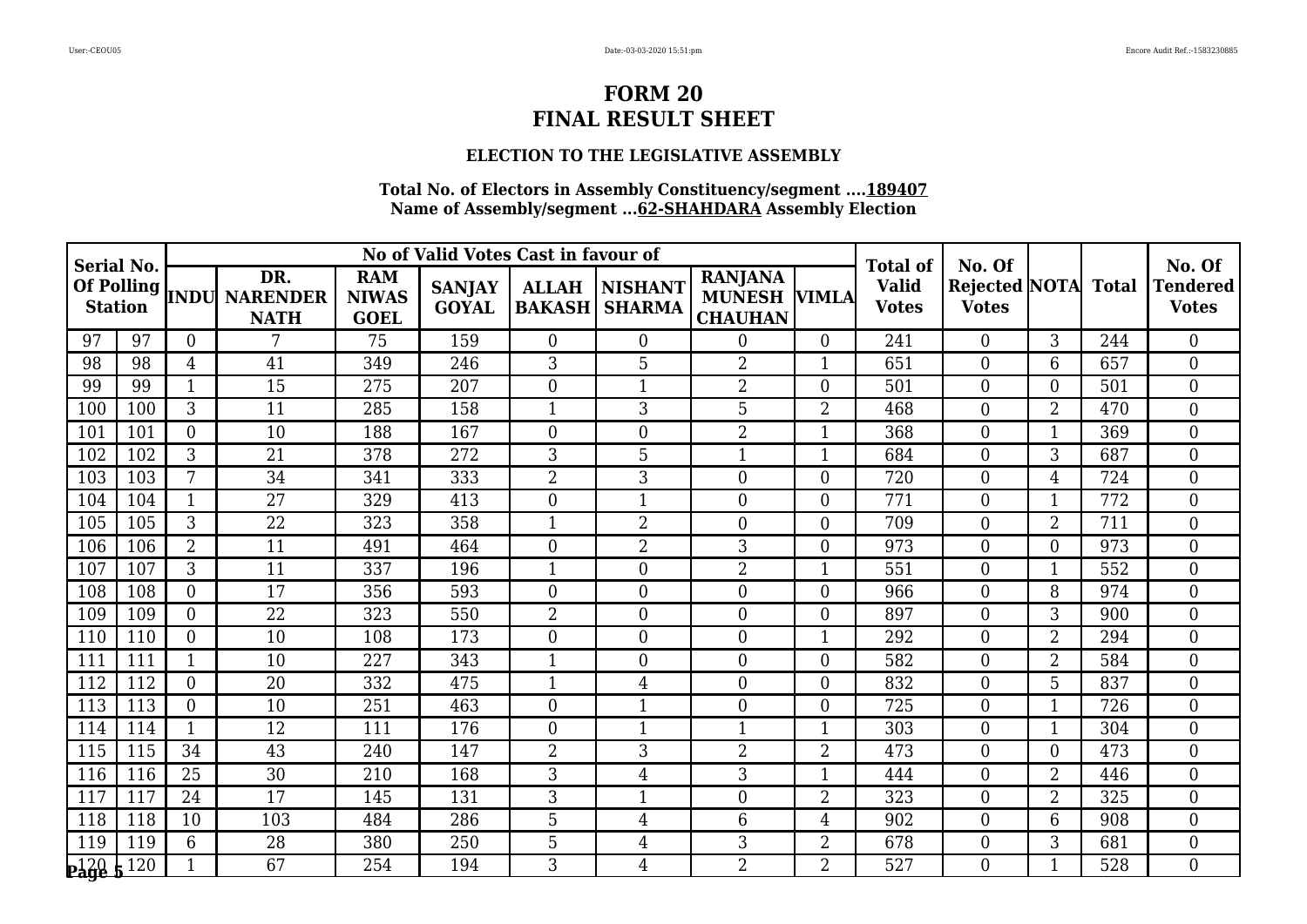# **ELECTION TO THE LEGISLATIVE ASSEMBLY**

| <b>Serial No.</b>   |     |                |                                                     | No of Valid Votes Cast in favour of       |                               |                               |                                 |                                                         | <b>Total of</b>  | No. Of                       |                                            |                | No. Of |                                 |
|---------------------|-----|----------------|-----------------------------------------------------|-------------------------------------------|-------------------------------|-------------------------------|---------------------------------|---------------------------------------------------------|------------------|------------------------------|--------------------------------------------|----------------|--------|---------------------------------|
| <b>Station</b>      |     |                | DR.<br>Of Polling  <br>INDU NARENDER<br><b>NATH</b> | <b>RAM</b><br><b>NIWAS</b><br><b>GOEL</b> | <b>SANJAY</b><br><b>GOYAL</b> | <b>ALLAH</b><br><b>BAKASH</b> | <b>NISHANT</b><br><b>SHARMA</b> | <b>RANJANA</b><br><b>MUNESH VIMLA</b><br><b>CHAUHAN</b> |                  | <b>Valid</b><br><b>Votes</b> | <b>Rejected NOTA</b> Total<br><b>Votes</b> |                |        | <b>Tendered</b><br><b>Votes</b> |
| 121                 | 121 | 3              | 48                                                  | 293                                       | 217                           | 3                             | $\overline{2}$                  | 6                                                       | $\overline{2}$   | 574                          | $\Omega$                                   | $\overline{4}$ | 578    | $\overline{0}$                  |
| 122                 | 122 | $\overline{0}$ | 12                                                  | 214                                       | 246                           | $\overline{0}$                | $\overline{0}$                  | $\overline{0}$                                          | $\boldsymbol{0}$ | 472                          | $\boldsymbol{0}$                           | $\overline{2}$ | 474    | $\boldsymbol{0}$                |
| 123                 | 123 | $\Omega$       | 22                                                  | 176                                       | 218                           | $\mathbf{1}$                  | 3                               | $\mathbf{1}$                                            | $\boldsymbol{0}$ | 421                          | $\boldsymbol{0}$                           | 0              | 421    | $\boldsymbol{0}$                |
| 124                 | 124 | $\mathbf{1}$   | 21                                                  | 374                                       | 264                           | $\overline{0}$                | 6                               | $\mathbf{1}$                                            | $\boldsymbol{0}$ | 667                          | $\overline{0}$                             | 5              | 672    | $\overline{0}$                  |
| 125                 | 125 | $\overline{2}$ | 19                                                  | 485                                       | 348                           | 3                             | 3                               | $\overline{2}$                                          | 4                | 866                          | $\boldsymbol{0}$                           | $\mathbf 1$    | 867    | $\overline{0}$                  |
| 126                 | 126 | $\mathbf{1}$   | 13                                                  | 268                                       | 204                           | 6                             | 3                               | $\overline{0}$                                          | $\overline{0}$   | 495                          | $\overline{0}$                             | $\mathbf 1$    | 496    | $\overline{0}$                  |
| 127                 | 127 | $\Omega$       | 17                                                  | 461                                       | 371                           | 10                            | 5                               | $\overline{4}$                                          | $\mathbf{1}$     | 869                          | $\overline{0}$                             | 5              | 874    | $\overline{0}$                  |
| 128                 | 128 | 3              | 32                                                  | 392                                       | 177                           | $\mathbf{1}$                  | 5                               | $\overline{4}$                                          | $\overline{0}$   | 614                          | $\overline{0}$                             | 5 <sup>5</sup> | 619    | $\theta$                        |
| 129                 | 129 | $\Omega$       | 15                                                  | 269                                       | 184                           | $\overline{0}$                | $\mathbf 1$                     | 3                                                       | $\mathbf{1}$     | 473                          | $\overline{0}$                             | $\overline{2}$ | 475    | $\overline{0}$                  |
| 130                 | 130 | $\overline{4}$ | 28                                                  | 330                                       | 386                           | 5                             | 8                               | $\overline{2}$                                          | $\overline{0}$   | 763                          | $\overline{0}$                             | 7              | 770    | $\overline{0}$                  |
| 131                 | 131 | 15             | 17                                                  | 256                                       | 274                           | $\Omega$                      | 5                               | $\overline{4}$                                          | 1                | 572                          | $\overline{0}$                             | 3              | 575    | $\overline{0}$                  |
| 132                 | 132 | $\Omega$       | 27                                                  | 343                                       | 399                           | $\mathbf{1}$                  | 1                               |                                                         | $\boldsymbol{0}$ | 772                          | $\overline{0}$                             | 6              | 778    | $\overline{0}$                  |
| 133                 | 133 | $\Omega$       | 26                                                  | 180                                       | 212                           | $\overline{0}$                | $\overline{0}$                  | $\overline{0}$                                          | $\boldsymbol{0}$ | 418                          | $\boldsymbol{0}$                           | $\mathbf 1$    | 419    | $\boldsymbol{0}$                |
| 134                 | 134 | $\mathbf{1}$   | 21                                                  | 297                                       | 338                           | $\overline{0}$                | 1                               | $\overline{2}$                                          | $\overline{0}$   | 660                          | $\overline{0}$                             | -1             | 661    | $\overline{0}$                  |
| 135                 | 135 | $\mathbf{1}$   | 39                                                  | 401                                       | 385                           | $\overline{2}$                | $\mathbf{1}$                    | $\overline{0}$                                          | $\overline{0}$   | 829                          | $\theta$                                   | 5              | 834    | $\overline{0}$                  |
| 136                 | 136 | 4              | 37                                                  | 373                                       | 426                           | $\overline{0}$                | $\overline{\phantom{a}}$        | 1                                                       | $\boldsymbol{0}$ | 842                          | $\overline{0}$                             | 5              | 847    | $\boldsymbol{0}$                |
| 137                 | 137 | $\overline{2}$ | 26                                                  | 212                                       | 246                           | $\overline{2}$                | $\overline{0}$                  | $\overline{0}$                                          | $\boldsymbol{0}$ | 488                          | $\boldsymbol{0}$                           | $\overline{2}$ | 490    | $\boldsymbol{0}$                |
| 138                 | 138 | $\Omega$       | 15                                                  | 129                                       | 165                           | $\overline{0}$                | $\theta$                        | $\Omega$                                                | $\overline{0}$   | 309                          | $\overline{0}$                             | $\overline{2}$ | 311    | $\overline{0}$                  |
| 139                 | 139 | $\overline{2}$ | 41                                                  | 311                                       | 407                           | $\overline{0}$                |                                 | $\overline{0}$                                          | $\boldsymbol{0}$ | 762                          | $\boldsymbol{0}$                           |                | 769    | $\boldsymbol{0}$                |
| 140                 | 140 | $\mathbf{1}$   | 21                                                  | 254                                       | 246                           | $\overline{0}$                | 3                               | $\boldsymbol{0}$                                        | $\boldsymbol{0}$ | 525                          | $\overline{0}$                             | 3              | 528    | $\mathbf{0}$                    |
| 141                 | 141 | 3              | 53                                                  | 328                                       | 412                           | $\mathbf{1}$                  | $\mathbf 1$                     | $\theta$                                                | $\boldsymbol{0}$ | 798                          | $\overline{0}$                             | 5              | 803    | $\overline{0}$                  |
| 142                 | 142 | 4              | $\overline{22}$                                     | 405                                       | 418                           | $\mathbf{1}$                  | $\overline{4}$                  |                                                         | $\overline{0}$   | 855                          | $\overline{0}$                             | $\overline{2}$ | 857    | $\overline{0}$                  |
| 143                 | 143 | $\overline{2}$ | 24                                                  | 393                                       | 368                           | 1                             | $\overline{2}$                  |                                                         | $\boldsymbol{0}$ | 791                          | $\overline{0}$                             | 1              | 792    | $\boldsymbol{0}$                |
| <u>p144</u><br>Page | 144 | 0              | 32                                                  | 333                                       | 328                           | $\Omega$                      | $\overline{2}$                  | $\Omega$                                                | $\Omega$         | 695                          | $\Omega$                                   | $\mathbf 1$    | 696    | $\Omega$                        |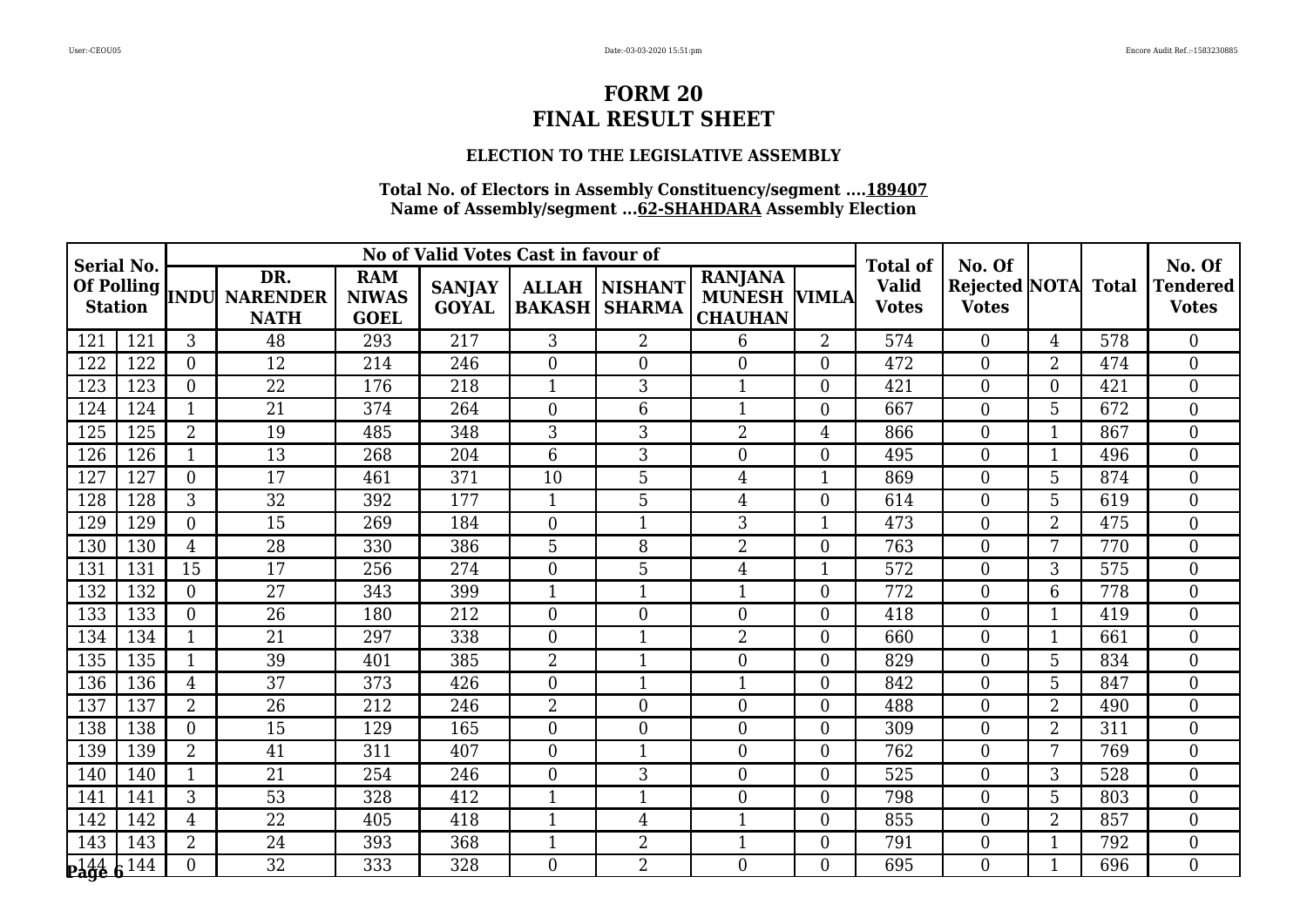# **ELECTION TO THE LEGISLATIVE ASSEMBLY**

| <b>Serial No.</b> |                   |                |                                                     |                                           | No of Valid Votes Cast in favour of |                               |                                 |                                                         |                  | Total of                     | No. Of                                     |                |      | No. Of                          |
|-------------------|-------------------|----------------|-----------------------------------------------------|-------------------------------------------|-------------------------------------|-------------------------------|---------------------------------|---------------------------------------------------------|------------------|------------------------------|--------------------------------------------|----------------|------|---------------------------------|
| <b>Station</b>    |                   |                | DR.<br>Of Polling  <br>INDU NARENDER<br><b>NATH</b> | <b>RAM</b><br><b>NIWAS</b><br><b>GOEL</b> | <b>SANJAY</b><br><b>GOYAL</b>       | <b>ALLAH</b><br><b>BAKASH</b> | <b>NISHANT</b><br><b>SHARMA</b> | <b>RANJANA</b><br><b>MUNESH VIMLA</b><br><b>CHAUHAN</b> |                  | <b>Valid</b><br><b>Votes</b> | <b>Rejected NOTA</b> Total<br><b>Votes</b> |                |      | <b>Tendered</b><br><b>Votes</b> |
| 145               | 145               | $\overline{2}$ | 30                                                  | 341                                       | 441                                 | $\overline{2}$                | $\overline{0}$                  | $\overline{0}$                                          | $\overline{0}$   | 816                          | $\overline{0}$                             | 3              | 819  | $\overline{0}$                  |
| 146               | 146               | $\overline{2}$ | 36                                                  | 264                                       | 340                                 | $\Omega$                      | $\theta$                        | $\theta$                                                | $\overline{0}$   | 642                          | $\overline{0}$                             | $\overline{2}$ | 644  | $\overline{0}$                  |
| 147               | 147               | 2              | 17                                                  | 314                                       | 374                                 | $\overline{0}$                | $\overline{2}$                  | 1                                                       | $\overline{0}$   | 710                          | $\overline{0}$                             | $\overline{2}$ | 712  | $\overline{0}$                  |
| 148               | 148               | $\overline{2}$ | 18                                                  | 346                                       | 314                                 | $\overline{0}$                | 4                               | $\mathbf{1}$                                            | $\mathbf{1}$     | 686                          | $\overline{0}$                             | 3              | 689  | $\overline{0}$                  |
| 149               | 149               | $\overline{2}$ | 18                                                  | 256                                       | 365                                 | $\overline{2}$                | $\overline{0}$                  | $\overline{0}$                                          | $\boldsymbol{0}$ | 643                          | $\overline{0}$                             | $\overline{2}$ | 645  | $\overline{0}$                  |
| 150               | 150               | $\Omega$       | 22                                                  | 181                                       | 221                                 | $\mathbf{1}$                  | $\overline{0}$                  | $\overline{0}$                                          | $\boldsymbol{0}$ | 425                          | $\boldsymbol{0}$                           | $\mathbf 1$    | 426  | $\boldsymbol{0}$                |
| 151               | 151               | $\mathbf{1}$   | 24                                                  | 297                                       | 402                                 | $\overline{0}$                | $\overline{0}$                  | $\overline{0}$                                          | $\boldsymbol{0}$ | 724                          | $\boldsymbol{0}$                           | $\overline{2}$ | 726  | $\boldsymbol{0}$                |
| 152               | 152               | 20             | 26                                                  | 343                                       | 260                                 | $\overline{2}$                | 6                               | $\overline{2}$                                          | $\overline{0}$   | 659                          | $\overline{0}$                             | 9              | 668  | $\overline{0}$                  |
| 153               | 153               | 5              | $\overline{16}$                                     | 437                                       | 322                                 | $\overline{2}$                | $\theta$                        | $\overline{0}$                                          | $\boldsymbol{0}$ | 782                          | $\overline{0}$                             | 4              | 786  | $\overline{0}$                  |
| 154               | 154               | $\mathbf{1}$   | 25                                                  | 341                                       | 330                                 | $\mathbf{1}$                  | $\theta$                        | $\theta$                                                | $\overline{0}$   | 698                          | $\overline{0}$                             | 1              | 699  | $\overline{0}$                  |
| 155               | 155               | $\Omega$       | 27                                                  | 324                                       | 262                                 | $\overline{2}$                | 1                               | $\mathbf 1$                                             | $\overline{0}$   | 617                          | $\overline{0}$                             | -1             | 618  | $\overline{0}$                  |
| 156               | 156               | $\overline{0}$ | 18                                                  | 475                                       | 340                                 | $\overline{2}$                | 1                               |                                                         | 3                | 840                          | $\overline{0}$                             | $\overline{2}$ | 842  | $\boldsymbol{0}$                |
| 157               | 157               | $\Omega$       | 26                                                  | 352                                       | 286                                 | 1                             | 1                               | 1                                                       | $\overline{0}$   | 667                          | $\overline{0}$                             | $\mathbf 1$    | 668  | $\overline{0}$                  |
| 158               | 158               | $\Omega$       | 12                                                  | 386                                       | 346                                 | 1                             | $\overline{0}$                  | $\theta$                                                | $\boldsymbol{0}$ | 745                          | $\overline{0}$                             | 5              | 750  | $\overline{0}$                  |
| 159               | 159               | $\overline{2}$ | 17                                                  | 331                                       | 315                                 | $\overline{0}$                | $\overline{1}$                  | $\overline{0}$                                          | $\boldsymbol{0}$ | 666                          | $\overline{0}$                             | $\overline{0}$ | 666  | $\overline{0}$                  |
| 160               | 160               | 3              | 11                                                  | 371                                       | 204                                 | $\mathbf{1}$                  | $\mathbf 1$                     | $\overline{0}$                                          | $\boldsymbol{0}$ | 591                          | $\overline{0}$                             | $\mathbf 1$    | 592  | $\overline{0}$                  |
| 161               | 161               | $\Omega$       | 24                                                  | 797                                       | 29                                  | $\overline{2}$                | 6                               | $\theta$                                                | $\overline{0}$   | 858                          | $\overline{0}$                             | -1             | 859  | $\overline{0}$                  |
| 162               | 162               | $\Omega$       | $\overline{18}$                                     | 770                                       | $\overline{25}$                     | $\overline{0}$                | $\overline{4}$                  | $\overline{0}$                                          | $\overline{0}$   | 817                          | $\overline{0}$                             | 0              | 817  | $\theta$                        |
| 163               | 163               | $\Omega$       | 30                                                  | 983                                       | 73                                  | $\overline{2}$                | $\overline{2}$                  | $\overline{2}$                                          | $\boldsymbol{0}$ | 1092                         | $\overline{0}$                             | -1             | 1093 | $\boldsymbol{0}$                |
| 164               | 164               | $\mathbf 1$    | 20                                                  | 709                                       | 227                                 | $\overline{2}$                | $\overline{2}$                  | $\mathbf 1$                                             | $\boldsymbol{0}$ | 962                          | $\boldsymbol{0}$                           | $\overline{2}$ | 964  | $\boldsymbol{0}$                |
| 165               | 165               | $\overline{0}$ | 17                                                  | 423                                       | 257                                 | $\overline{2}$                | $\overline{2}$                  | $\overline{0}$                                          | $\overline{0}$   | 701                          | $\overline{0}$                             | $\mathbf{1}$   | 702  | $\overline{0}$                  |
| 166               | 166               | $\mathbf 1$    | 16                                                  | 662                                       | 214                                 | 3                             | 5                               | 5                                                       | 3                | 909                          | $\boldsymbol{0}$                           | 3              | 912  | $\boldsymbol{0}$                |
| 167               | 167               | 4              | 24                                                  | 621                                       | 363                                 | 4                             | 4                               | $\mathbf{1}$                                            | $\boldsymbol{0}$ | 1021                         | $\boldsymbol{0}$                           | 2              | 1023 | $\overline{0}$                  |
| $P\frac{168}{9}$  | $\frac{1}{2}$ 168 |                | 24                                                  | 420                                       | 279                                 | 0                             | 4                               | $\overline{2}$                                          | $\Omega$         | 730                          | $\Omega$                                   | 0              | 730  | $\Omega$                        |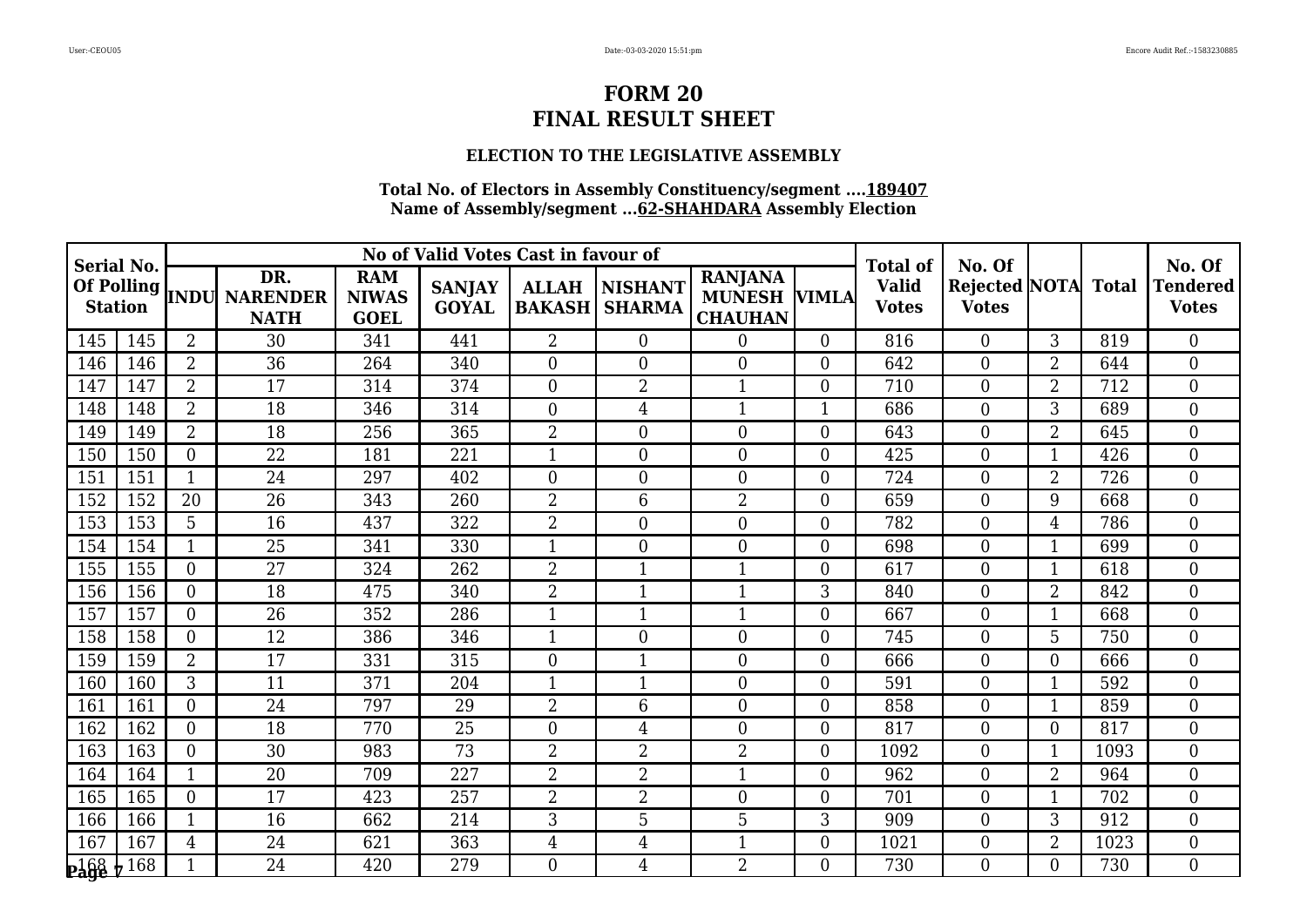# **ELECTION TO THE LEGISLATIVE ASSEMBLY**

| Serial No.                                    |                         |                         |                                            |                                           | No of Valid Votes Cast in favour of |                               |                          |                                                         |                  | <b>Total of</b>              | No. Of                                     |                |            | No. Of                          |
|-----------------------------------------------|-------------------------|-------------------------|--------------------------------------------|-------------------------------------------|-------------------------------------|-------------------------------|--------------------------|---------------------------------------------------------|------------------|------------------------------|--------------------------------------------|----------------|------------|---------------------------------|
| Of Polling<br><b>Station</b>                  |                         |                         | DR.<br><b>INDU NARENDER</b><br><b>NATH</b> | <b>RAM</b><br><b>NIWAS</b><br><b>GOEL</b> | <b>SANJAY</b><br><b>GOYAL</b>       | <b>ALLAH</b><br><b>BAKASH</b> | NISHANT<br><b>SHARMA</b> | <b>RANJANA</b><br><b>MUNESH VIMLA</b><br><b>CHAUHAN</b> |                  | <b>Valid</b><br><b>Votes</b> | <b>Rejected NOTA</b> Total<br><b>Votes</b> |                |            | <b>Tendered</b><br><b>Votes</b> |
| 169                                           | 169                     | $\overline{2}$          | 6                                          | 266                                       | 254                                 | $\overline{0}$                | 3                        | 0                                                       | $\overline{0}$   | 531                          | $\overline{0}$                             |                | 532        | $\overline{0}$                  |
| 170                                           | 170                     |                         | 15                                         | 288                                       | 201                                 | $\overline{0}$                | $\boldsymbol{0}$         | $\overline{0}$                                          | $\theta$         | 505                          | $\boldsymbol{0}$                           | $\Omega$       | 505        | $\overline{0}$                  |
| 171                                           | 171                     | $\overline{2}$          | 23                                         | 343                                       | 363                                 | 3                             | 3                        | $\overline{0}$                                          | $\boldsymbol{0}$ | 737                          | $\boldsymbol{0}$                           | $\theta$       | 737        | $\boldsymbol{0}$                |
| 172                                           | 172                     | 3                       | 28                                         | 271                                       | 208                                 | $\overline{2}$                | $\mathbf{1}$             | $\overline{2}$                                          |                  | 516                          | $\overline{0}$                             | 2              | 518        | $\mathbf{0}$                    |
| 173                                           | 173                     | $\overline{0}$          | 20                                         | 254                                       | 430                                 | 3                             | $\mathbf{1}$             | $\overline{0}$                                          | $\overline{0}$   | 708                          | $\overline{0}$                             |                | 709        | $\overline{0}$                  |
| 174                                           | 174                     | $\mathbf{1}$            | 24                                         | 390                                       | 536                                 | $\overline{2}$                | $\overline{2}$           | $\overline{0}$                                          | 3                | 958                          | $\boldsymbol{0}$                           |                | 959        | $\overline{2}$                  |
| 175                                           | 175                     | 2                       | 32                                         | 350                                       | 367                                 | -1                            | 1                        | 1                                                       | $\overline{0}$   | 754                          | $\overline{0}$                             |                | 755        | $\overline{0}$                  |
| 176                                           | 176                     | $\overline{2}$          | 12                                         | 303                                       | 408                                 | $\theta$                      | $\overline{2}$           | $\overline{2}$                                          | $\overline{0}$   | 729                          | $\boldsymbol{0}$                           | 6              | 735        | $\overline{0}$                  |
| 177                                           | 177                     |                         | 22                                         | 745                                       | 154                                 | -1                            | 3                        | 1                                                       | $\overline{0}$   | 927                          | $\overline{0}$                             | $\overline{4}$ | 931        | $\overline{0}$                  |
| 178                                           | 178                     |                         | 11                                         | 487                                       | 129                                 | $\overline{0}$                | $\boldsymbol{0}$         | 3                                                       |                  | 632                          | $\mathbf{0}$                               | $\overline{2}$ | 634        | $\overline{0}$                  |
| 179                                           | 179                     | $\overline{\mathbf{1}}$ | 30                                         | 523                                       | 327                                 | 3                             | $\overline{2}$           | $\overline{0}$                                          | $\overline{0}$   | 886                          | $\overline{0}$                             | 2              | 888        | $\overline{0}$                  |
| 180                                           | 180                     | $\mathbf{1}$            | 8                                          | 360                                       | 197                                 | $\overline{0}$                | $\overline{2}$           | $\Omega$                                                | $\overline{0}$   | 568                          | $\overline{0}$                             |                | 569        | $\overline{0}$                  |
| 181                                           | 181                     | $\overline{2}$          | 24                                         | 411                                       | 106                                 | $\overline{2}$                | $\overline{2}$           | 5                                                       | 1                | 553                          | $\overline{0}$                             |                | 554        | $\overline{0}$                  |
| 182                                           | 182                     | $\mathbf 1$             | 25                                         | 374                                       | 118                                 | $\mathbf{1}$                  | $\mathbf{1}$             | $\Omega$                                                | $\overline{2}$   | 522                          | $\boldsymbol{0}$                           |                | 523        | $\overline{0}$                  |
| 183                                           | 183                     | $\mathbf{1}$            | 28                                         | 358                                       | 197                                 | $\overline{0}$                | 3                        | $\overline{2}$                                          | $\Omega$         | 589                          | $\overline{0}$                             | $\Omega$       | 589        | $\overline{0}$                  |
| <b>Votes</b>                                  | Total $\text{EVM}\vert$ | 677                     | 4387                                       | 61808                                     | 56416                               | 223                           | 375                      | 195                                                     | 91               | 124172                       | $\bf{0}$                                   | 405            | 124577     | 5                               |
| Total Postal<br><b>Ballot Votes</b>           |                         | 25                      | 87                                         | 295                                       | 393                                 | $\overline{0}$                | $\mathbf{0}$             | $\Omega$                                                | $\overline{0}$   | 800                          | 47                                         | 6              | 853        | $\overline{0}$                  |
| <b>Total</b><br><b>Votes</b><br><b>Polled</b> |                         | 702                     | 4474                                       | 62103                                     | 56809                               | 223                           | 375                      | 195                                                     | 91               | 124972                       | 47                                         |                | 411 125430 | $5\phantom{.}$                  |